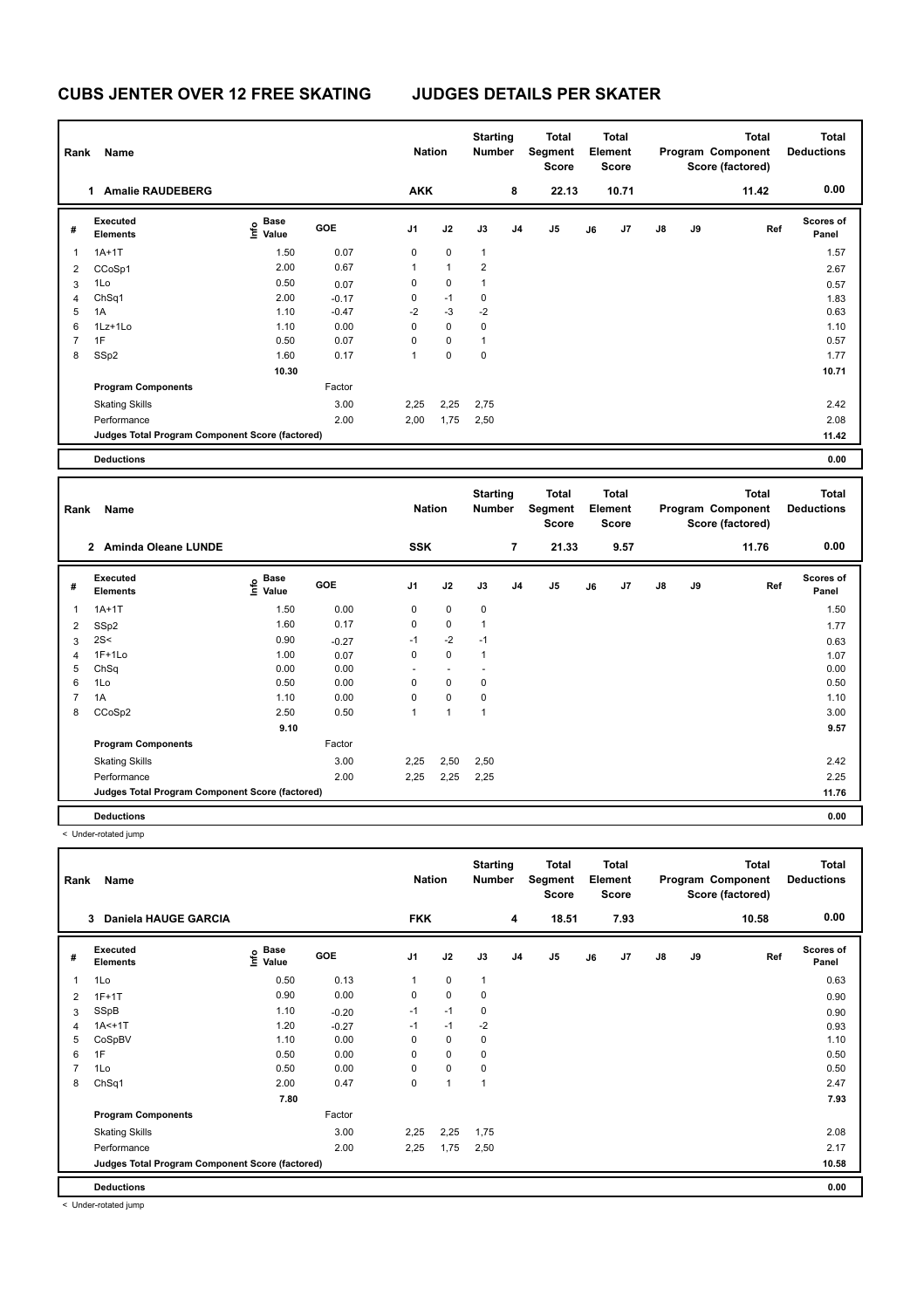# **CUBS JENTER OVER 12 FREE SKATING JUDGES DETAILS PER SKATER**

| <b>Name</b><br>Rank |                                                 |  |                                  |            |                | <b>Starting</b><br>Total<br><b>Nation</b><br><b>Number</b><br>Segment<br><b>Score</b> |                |                |                | <b>Total</b><br><b>Total</b><br>Element<br>Program Component<br><b>Score</b><br>Score (factored) |                |               |    | <b>Total</b><br><b>Deductions</b> |                           |
|---------------------|-------------------------------------------------|--|----------------------------------|------------|----------------|---------------------------------------------------------------------------------------|----------------|----------------|----------------|--------------------------------------------------------------------------------------------------|----------------|---------------|----|-----------------------------------|---------------------------|
|                     | 4 Tyri EVANGER                                  |  |                                  |            | <b>TSK</b>     |                                                                                       |                | 1              | 17.22          |                                                                                                  | 7.96           |               |    | 9.76                              | 0.50                      |
| #                   | Executed<br><b>Elements</b>                     |  | <b>Base</b><br>o Base<br>⊆ Value | <b>GOE</b> | J <sub>1</sub> | J2                                                                                    | J3             | J <sub>4</sub> | J <sub>5</sub> | J6                                                                                               | J <sub>7</sub> | $\mathsf{J}8$ | J9 | Ref                               | <b>Scores of</b><br>Panel |
|                     | $1S+1Lo$                                        |  | 0.90                             | $-0.27$    | $-3$           | $-3$                                                                                  | $-2$           |                |                |                                                                                                  |                |               |    |                                   | 0.63                      |
| $\overline{2}$      | 1A                                              |  | 1.10                             | $-0.60$    | $-3$           | $-3$                                                                                  | $-3$           |                |                |                                                                                                  |                |               |    |                                   | 0.50                      |
| 3                   | 1Lz                                             |  | 0.60                             | $-0.13$    | $-1$           | $-1$                                                                                  | $-2$           |                |                |                                                                                                  |                |               |    |                                   | 0.47                      |
| 4                   | CoSpBV                                          |  | 1.10                             | $-0.10$    | $-1$           | $\mathbf 0$                                                                           | $\pmb{0}$      |                |                |                                                                                                  |                |               |    |                                   | 1.00                      |
| 5                   | $1F+1Lo$                                        |  | 1.00                             | $-0.07$    | $-1$           | $\mathbf 0$                                                                           | $-1$           |                |                |                                                                                                  |                |               |    |                                   | 0.93                      |
| 6                   | SSp1                                            |  | 1.30                             | 0.33       | $\mathbf{1}$   | $\mathbf{1}$                                                                          | 0              |                |                |                                                                                                  |                |               |    |                                   | 1.63                      |
| $\overline{7}$      | ChSq1                                           |  | 2.00                             | 0.30       | $-1$           | $\mathbf{1}$                                                                          | $\overline{1}$ |                |                |                                                                                                  |                |               |    |                                   | 2.30                      |
| 8                   | 1F                                              |  | 0.50                             | 0.00       | 0              | $\mathbf 0$                                                                           | 0              |                |                |                                                                                                  |                |               |    |                                   | 0.50                      |
|                     |                                                 |  | 8.50                             |            |                |                                                                                       |                |                |                |                                                                                                  |                |               |    |                                   | 7.96                      |
|                     | <b>Program Components</b>                       |  |                                  | Factor     |                |                                                                                       |                |                |                |                                                                                                  |                |               |    |                                   |                           |
|                     | <b>Skating Skills</b>                           |  |                                  | 3.00       | 1,75           | 2,25                                                                                  | 1,75           |                |                |                                                                                                  |                |               |    |                                   | 1.92                      |
|                     | Performance                                     |  |                                  | 2.00       | 1,75           | 2,25                                                                                  | 2,00           |                |                |                                                                                                  |                |               |    |                                   | 2.00                      |
|                     | Judges Total Program Component Score (factored) |  |                                  |            |                |                                                                                       |                |                |                |                                                                                                  |                |               |    |                                   | 9.76                      |
|                     | <b>Deductions</b>                               |  | Falls:                           | $-0.50$    |                |                                                                                       |                |                |                |                                                                                                  |                |               |    |                                   | $-0.50$                   |

! Not clear edge

| Rank           | Name                                            |                           |         | <b>Nation</b> |              | <b>Starting</b><br>Number |                | <b>Total</b><br>Segment<br><b>Score</b> |    | <b>Total</b><br>Element<br><b>Score</b> |               |    | <b>Total</b><br>Program Component<br>Score (factored) | <b>Total</b><br><b>Deductions</b> |
|----------------|-------------------------------------------------|---------------------------|---------|---------------|--------------|---------------------------|----------------|-----------------------------------------|----|-----------------------------------------|---------------|----|-------------------------------------------------------|-----------------------------------|
|                | Amelia KUJAWSKA<br>5                            |                           |         | <b>BSK</b>    |              |                           | 6              | 17.05                                   |    | 7.40                                    |               |    | 9.65                                                  | 0.00                              |
| #              | Executed<br><b>Elements</b>                     | Base<br>e Base<br>E Value | GOE     | J1            | J2           | J3                        | J <sub>4</sub> | J5                                      | J6 | J <sub>7</sub>                          | $\mathsf{J}8$ | J9 | Ref                                                   | <b>Scores of</b><br>Panel         |
|                | 1F                                              | 0.50                      | 0.00    | 0             | $\mathbf 0$  | 0                         |                |                                         |    |                                         |               |    |                                                       | 0.50                              |
| $\overline{2}$ | 1Lo+1Lo                                         | 1.00                      | 0.00    | 0             | $\mathbf 0$  | 0                         |                |                                         |    |                                         |               |    |                                                       | 1.00                              |
| 3              | 1Lz                                             | 0.60                      | 0.00    | 0             | $\pmb{0}$    | 0                         |                |                                         |    |                                         |               |    |                                                       | 0.60                              |
| $\overline{4}$ | SSpB                                            | 1.10                      | $-0.10$ | 0             | $\mathbf 0$  | $-1$                      |                |                                         |    |                                         |               |    |                                                       | 1.00                              |
| 5              | 1S                                              | 0.40                      | 0.00    | 0             | $\mathbf 0$  | $\mathbf 0$               |                |                                         |    |                                         |               |    |                                                       | 0.40                              |
| 6              | <b>USpB</b>                                     | 1.00                      | 0.33    | 0             | $\mathbf{1}$ | 1                         |                |                                         |    |                                         |               |    |                                                       | 1.33                              |
| 7              | Ch <sub>Sq1</sub>                               | 2.00                      | $-0.33$ | $-1$          | $-1$         | 0                         |                |                                         |    |                                         |               |    |                                                       | 1.67                              |
| 8              | $1F+1T$                                         | 0.90                      | 0.00    | 0             | $\mathbf 0$  | 0                         |                |                                         |    |                                         |               |    |                                                       | 0.90                              |
|                |                                                 | 7.50                      |         |               |              |                           |                |                                         |    |                                         |               |    |                                                       | 7.40                              |
|                | <b>Program Components</b>                       |                           | Factor  |               |              |                           |                |                                         |    |                                         |               |    |                                                       |                                   |
|                | <b>Skating Skills</b>                           |                           | 3.00    | 1,75          | 1,75         | 2,00                      |                |                                         |    |                                         |               |    |                                                       | 1.83                              |
|                | Performance                                     |                           | 2.00    | 1,75          | 2,25         | 2,25                      |                |                                         |    |                                         |               |    |                                                       | 2.08                              |
|                | Judges Total Program Component Score (factored) |                           |         |               |              |                           |                |                                         |    |                                         |               |    |                                                       | 9.65                              |

**Deductions 0.00**

| Rank           | Name                                            |         |                           |            | <b>Nation</b> |              | <b>Starting</b><br><b>Number</b> |                | <b>Total</b><br>Segment<br>Score |    | <b>Total</b><br>Element<br><b>Score</b> |               |    | <b>Total</b><br>Program Component<br>Score (factored) | <b>Total</b><br><b>Deductions</b> |
|----------------|-------------------------------------------------|---------|---------------------------|------------|---------------|--------------|----------------------------------|----------------|----------------------------------|----|-----------------------------------------|---------------|----|-------------------------------------------------------|-----------------------------------|
|                | Hanna Toth MO<br>6                              |         |                           |            | <b>AKK</b>    |              |                                  | $\mathbf{2}$   | 15.68                            |    | 8.34                                    |               |    | 7.34                                                  | 0.00                              |
| #              | Executed<br><b>Elements</b>                     |         | Base<br>e Base<br>⊆ Value | <b>GOE</b> | J1            | J2           | J3                               | J <sub>4</sub> | J <sub>5</sub>                   | J6 | J <sub>7</sub>                          | $\mathsf{J}8$ | J9 | Ref                                                   | <b>Scores of</b><br>Panel         |
| $\overline{1}$ | $1F+1Lo$                                        |         | 1.00                      | $-0.03$    | $-1$          | $\mathbf 0$  | 0                                |                |                                  |    |                                         |               |    |                                                       | 0.97                              |
| $\overline{2}$ | 1Lo                                             |         | 0.50                      | $-0.03$    | 0             | $\mathbf 0$  | $-1$                             |                |                                  |    |                                         |               |    |                                                       | 0.47                              |
| 3              | 1Lz+1Lo                                         |         | 1.10                      | 0.00       | 0             | $\mathbf 0$  | 0                                |                |                                  |    |                                         |               |    |                                                       | 1.10                              |
| $\overline{4}$ | SSp1                                            |         | 1.30                      | 0.50       | $\mathbf{1}$  | $\mathbf{1}$ | $\mathbf{1}$                     |                |                                  |    |                                         |               |    |                                                       | 1.80                              |
| 5              | ChSq1                                           |         | 2.00                      | $-0.17$    | $-1$          | $\mathbf 0$  | 0                                |                |                                  |    |                                         |               |    |                                                       | 1.83                              |
| 6              | 1F                                              |         | 0.50                      | 0.00       | 0             | $\mathbf 0$  | 0                                |                |                                  |    |                                         |               |    |                                                       | 0.50                              |
| 7              | $1S + 1T^*$                                     | $\star$ | 0.40                      | $-0.03$    | $-1$          | $\mathbf 0$  | 0                                |                |                                  |    |                                         |               |    |                                                       | 0.37                              |
| 8              | CCoSpBV                                         |         | 1.50                      | $-0.20$    | $-1$          | $-1$         | 0                                |                |                                  |    |                                         |               |    |                                                       | 1.30                              |
|                |                                                 |         | 8.30                      |            |               |              |                                  |                |                                  |    |                                         |               |    |                                                       | 8.34                              |
|                | <b>Program Components</b>                       |         |                           | Factor     |               |              |                                  |                |                                  |    |                                         |               |    |                                                       |                                   |
|                | <b>Skating Skills</b>                           |         |                           | 3.00       | 1,50          | 1,50         | 1,50                             |                |                                  |    |                                         |               |    |                                                       | 1.50                              |
|                | Performance                                     |         |                           | 2.00       | 1,75          | 1,25         | 1,25                             |                |                                  |    |                                         |               |    |                                                       | 1.42                              |
|                | Judges Total Program Component Score (factored) |         |                           |            |               |              |                                  |                |                                  |    |                                         |               |    |                                                       | 7.34                              |
|                | <b>Deductions</b>                               |         |                           |            |               |              |                                  |                |                                  |    |                                         |               |    |                                                       | 0.00                              |

\* Invalid element